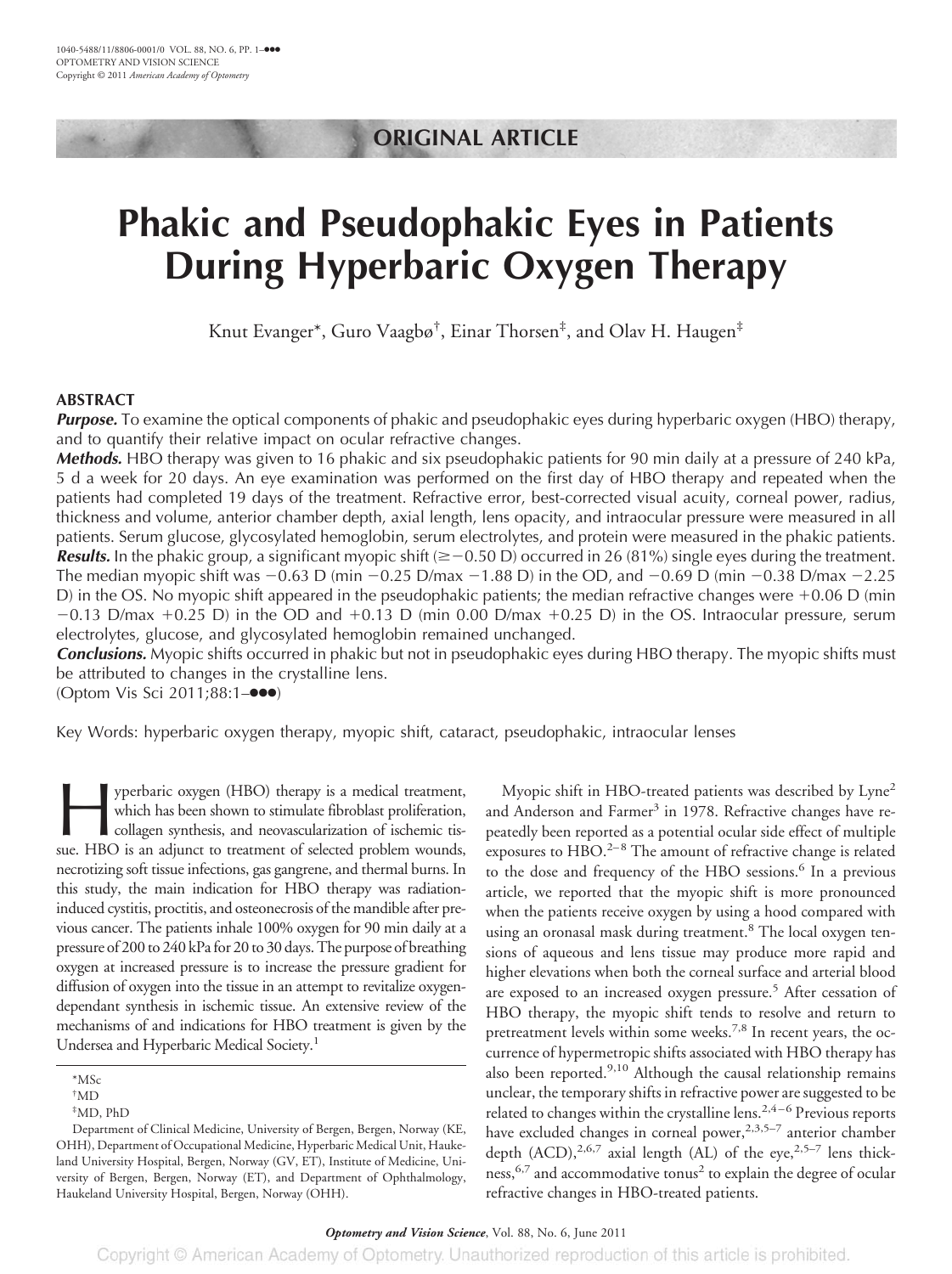The aim of this study was to examine the individual optical components of the eye, and to quantify their relative impact on the ocular refractive changes seen in patients during HBO therapy. To specifically examine the role of lenticular refractive changes, we included a group of pseudophakic patients with an intraocular lens (IOL) in the posterior chamber after cataract surgery.

## **MATERIALS AND METHODS**

The study sample was recruited consecutively from the population of patients referred to Haukeland University Hospital for HBO therapy. Inclusion criteria were age within 80 years, spectacle prescription within  $-6.00$  D to  $+6.00$  D, and a healthy anterior segment of the eye. Patients with a history of contact lens wear on a regular basis, previous corneal refractive surgery, radiotherapy of the orbit, or HBO therapy during the past 12 months were excluded. Informed consent was obtained from the patients, and the study was approved by the Regional Committee for Medical Research Ethics and the Norwegian Data Inspectorate. The study was conducted according to the recommendations of the Declaration of Helsinki for research involving human subjects.

Sixteen phakic (10 males and 6 females) with a mean age of 60 years (range 47 to 77) and six pseudophakic patients (3 males and 3females) with a mean age of 66 years (range 48 to 80) met the inclusion criteria. All the patients were white. All the pseudophakic eyes had an in-thebag implantation after uncomplicated cataract extraction. In all cases, the IOL was well centered in the bag. Results from measurements in which the patients had completed treatments every scheduled day without interruptions were eligible for further processing. HBO treatment was given daily for 20 days, 5 days a week. The patients were compressed in a monoplace hyperbaric chamber with air to a total pressure of 240 kPa within 10 to 15 min. They were then given 100% oxygen (PO<sub>2</sub> 240 kPa) in three cycles of 30 min interrupted by breathing air (PO<sub>2</sub> 50 kPa) administered by an oronasal mask for two periods of 5 min between each cycle. Thereafter, the patients were decompressed to normal atmospheric pressure in 7 to 10 min.

The eye examination included determination of refractive state, best-corrected visual acuity, corneal power, curvature, thickness and volume, ACD, AL of the eye, lens opacity, and intraocular pressure (IOP). A routine examination with biomicroscope slitlamp and ophthalmoscope was performed. The initial eye examination was performed within the first day of HBO therapy (day 1), and the follow-up assessment was made within the same hour of the day when the patients had completed 19 days of the treatment. Serum glucose, blood glycosylated hemoglobin (HbA1c), serum electrolytes, serum protein, and hemoglobin concentration were measured in the phakic patients because diabetes mellitus and serum osmolarity changes may cause transient refractive changes.<sup>11,12</sup>

The refractive state was first assessed with an auto-refractor/keratometer (Nidek ARK 900), and thereafter by the standard subjective refraction method at distance without the use of cycloplegia. The starting point of the subjective refraction was by adding a plus sphere power (+1.00 D) to the average value of minimum three auto-refractor measures to produce a blur with reduction in visual acuity. Then a standard endpoint of highest plus or least minus accepted for best visual acuity examined with a Snellen chart was used.

IOP was measured with an ICare Rebound tonometer (Tiolat Oy, Helsinki, Finland).<sup>13,14</sup> AL of the eye was determined with the IOLMaster (Carl Zeiss Meditec, Jena, Germany).15–17 An anterior eye segment analysis system, the Pentacam (Oculus, Lynnwood,WA), was applied to measure corneal power (keratometry), curvature, thickness (pachymetry) and volume, and ACD.<sup>18,19</sup> The system uses a rotating Scheimpflug camera and a mono-chromatic blue (ultraviolet free) slit-light source that rotate together 180° around the optical axis of the eye. The software acquires multiple images of the anterior segment and uses these to generate three-dimensional axial and tangential maps and to calculate the geometric parameters of the eye. The Pentacam defines the "true" ACD as the distance from the posterior surface of the cornea to the anterior surface of the lens. The central corneal thickness was added to the true ACD measurements to obtain the optical ACD values [that were used in crystalline lens power (LP) calculation]. All the Pentacam pictures were taken 30 min after administration of tropicamide 0.5%.

An Interzeag Opacity Lensmeter 701 (Interzeag, Schlieren, Switzerland) was used to quantify lens opacity. The instrument measures by a photometer in which the intensity of the light scattered back from the lens and displays it on a numerical scale from 0 to 100. On this scale, a normal lens ranges from 4 to 25, depending on the age of the patient.<sup>20,21</sup> All the eye examinations and measurements were performed by a single investigator (K.E.). Key baseline data were recorded consecutively for each patient, with no review of the test data before the follow-up examination was issued.

To calculate which impact the individual ocular refractive component had on total ocular refraction, a customary corrected vergence formula was used. The equation is intended for crystalline LP in dioptres at the anterior vertex:

$$
LP = n \left( \frac{1}{AL - ACD} - \frac{1}{\frac{n}{K + RE} - ACD} \right)
$$

Here n is the refractive index of the aqueous and the vitreous ( $n =$ 1.336). Keratometry (K) and refractive error in spherical equivalent are provided in dioptres. The AL of the eye and optical ACD are both specified in meters.

## **Statistics**

Both OD and OS were measured in each subject. In the phakic patients, results from both eyes were considered for statistical analysis. In the group of pseudophakic patients, the results from the four OD and six OS with IOL implants were used. The results obtained by the monocular subjective refractive method (the fogging technique) and the objective refraction (auto-refractor) were converted into spherical equivalents for further analysis. Subjective refraction was chosen as the standard for refractive change comparison. Wilcoxon signed rank test was applied for comparison of ocular biometric parameters and blood biochemical variables taken before (day 1) and after the HBO therapy (day 19). Spearman correlation coefficient was used to verify the correlations between subjective and objective refraction measurements. Changes in astigmatic correction were analyzed within the with-the-rule and against-the-rule concepts.22 The data were statistically analyzed using the SPSS for Windows 15.0 program (2006). The results are given as median, minimum, and maximum values.  $p < 0.05$  was considered to be the level of statistical significance. All variables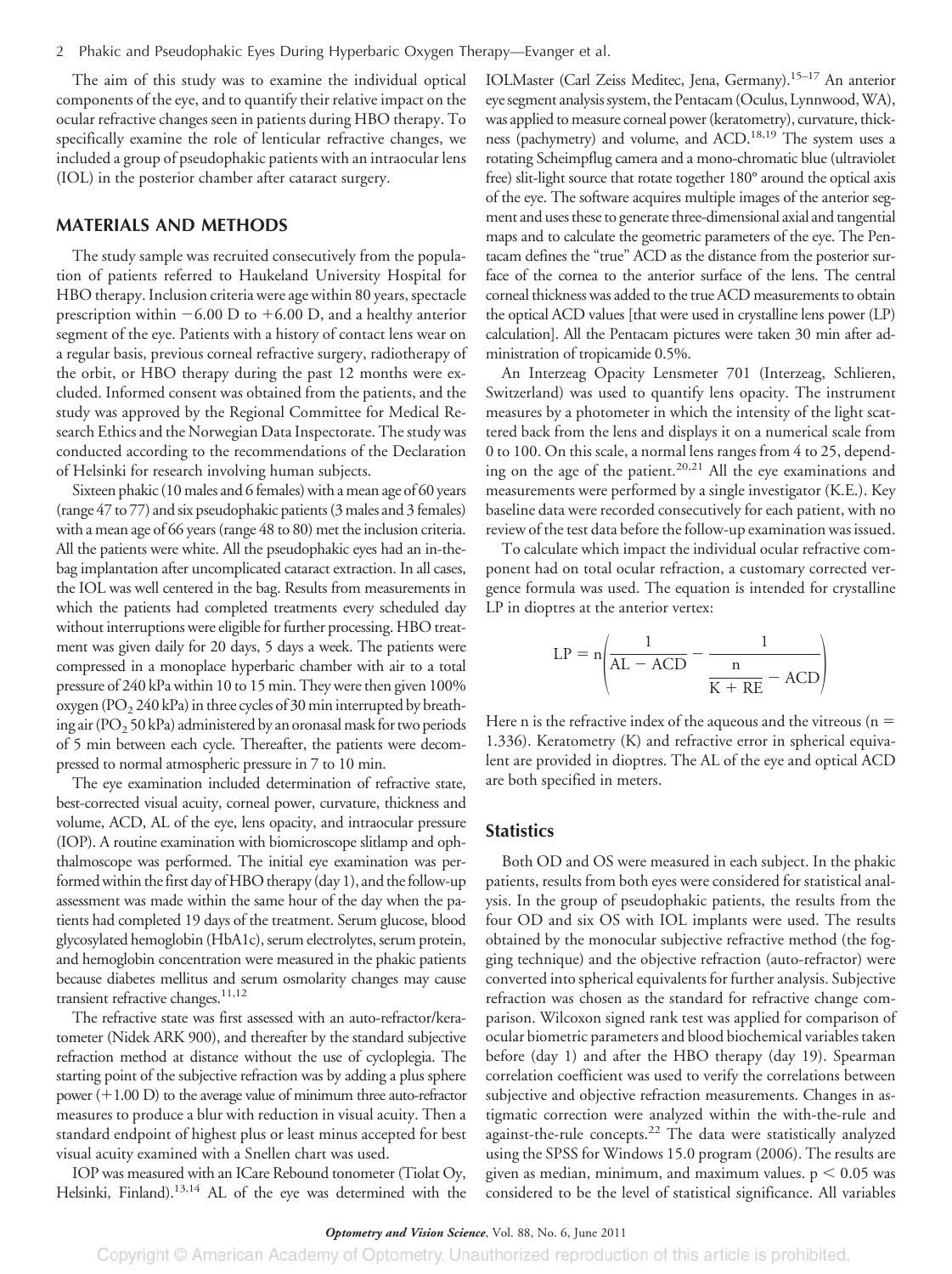used in the analysis have been subjected to checking for distribution, range, and missing values.

## **RESULTS**

#### **Refractive Changes**

In the phakic group, a significant myopic shift ( $\geq$  -0.50 D) occurred in 26 (81%) single eyes during the treatment. The refractive changes in spherical equivalents showed a median myopic shift of  $-0.63$  D (min  $-0.25$  D/max  $-1.88$  D) in the OD, and  $-0.69$ D (min  $-0.38$  D/max  $-2.25$  D) in the OS (Fig. 1). Comparison between subjective and objective refraction revealed high correlations,  $R^2 \ge 0.95$  (p < 0.001) before and  $R^2 \ge 0.95$  (p < 0.001) after the treatment in both eyes.

No myopic shift appeared in the pseudophakic eyes. The median refractive changes were  $+0.06D$  (min  $-0.13$  D/max  $+0.25$ D) in OD and  $+0.13D$  (min 0.00 D/ max  $+0.25$  D) in the OS. Two patients in the pseudophakic group had an IOL implant in their OS only. One of these patients revealed a refractive change of  $-1.12$  D in the phakic eye and  $+0.12$  D in the pseudophakic eye. The second patient showed  $-0.25$  D in the phakic eye and had no refractive change (0.00 D) in the pseudophakic eye. Before cataract extraction during HBO therapy 1 year ago, this patient had been measured with a myopic shift of  $-0.63$  D and  $-1.00$  D in the OD and OS, respectively.

A number of 28 (87%) single eyes in the phakic group and 10 (100%) single eyes in the pseudophakic group showed no significant shifts in cylinder power ( $\leq$ 0.25 D). Changes in total astigmatism (cylinder power) larger than 0.50 D were not found. The calculated polar value (cylinder axis) revealed only minute fluctuations in the balance between the with-the-rule and against-therule components for both groups.

Best-corrected visual acuity ranged from 6/18 to 6/4. In one bilateral pseudophakic patient, a change in monocular visual acuity from 6/5 before to 6/4 after HBO therapy was measured. In this patient, drusen in both maculas had been recorded by the surgeon at the preliminary examination before cataract surgery. Other significant changes in visual acuity were not found.

## **Ocular Biometry**

A median increase in ACD appeared in the phakic patients,  $+0.03$  mm (min  $-0.01$  mm/max 0.12 mm) in OD and  $+0.03$ mm (min  $-0.02$  mm/max  $0.17$  mm) in OS. Median power increase in corneal curvature was  $+0.08$  D (min  $-0.20$  D/max +0.60 D) in the OD and +0.08 D (min  $-0.30$  D/max +0.60 D) in the OS. A median AL reduction occurred,  $-0.02$  mm (min  $-0.05$  mm/max 0.04 mm) and  $-0.01$  mm (max  $-0.07$  mm/max 0.05 mm) in OD and OS, respectively. The other ocular refractive parameters showed no statistically significant changes from the values measured before the HBO therapy. The vergence equation was used to calculate the impact of the total interaction of the changes in ocular refractive components (corneal power, ACD, AL of the eye) in the phakic patients. A median LP increase was found,  $+1.00$  D (min  $+0.05$  D/max  $+2.49$  D) in the OD and  $+0.96$  D in the OS (min  $+0.30$  D/max  $+2.34$  D).

The pseudophakic patients showed somewhat shallower anterior chambers after HBO therapy, median  $-0.01$  mm (min  $-0.38$  mm/



#### **FIGURE 1.**

Median subjective refractive changes in 16 phakic and six pseudophakic patients after HBO therapy. Light gray boxes show OD, solid gray boxes show OS, and error bars show maximum and minimum changes. Negative values indicate shift toward myopia, and positive values indicate shift toward hypermetropia.

#### *Optometry and Vision Science*, Vol. 88, No. 6, June 2011

Copyright © American Academy of Optometry. Unauthorized reproduction of this article is prohibited.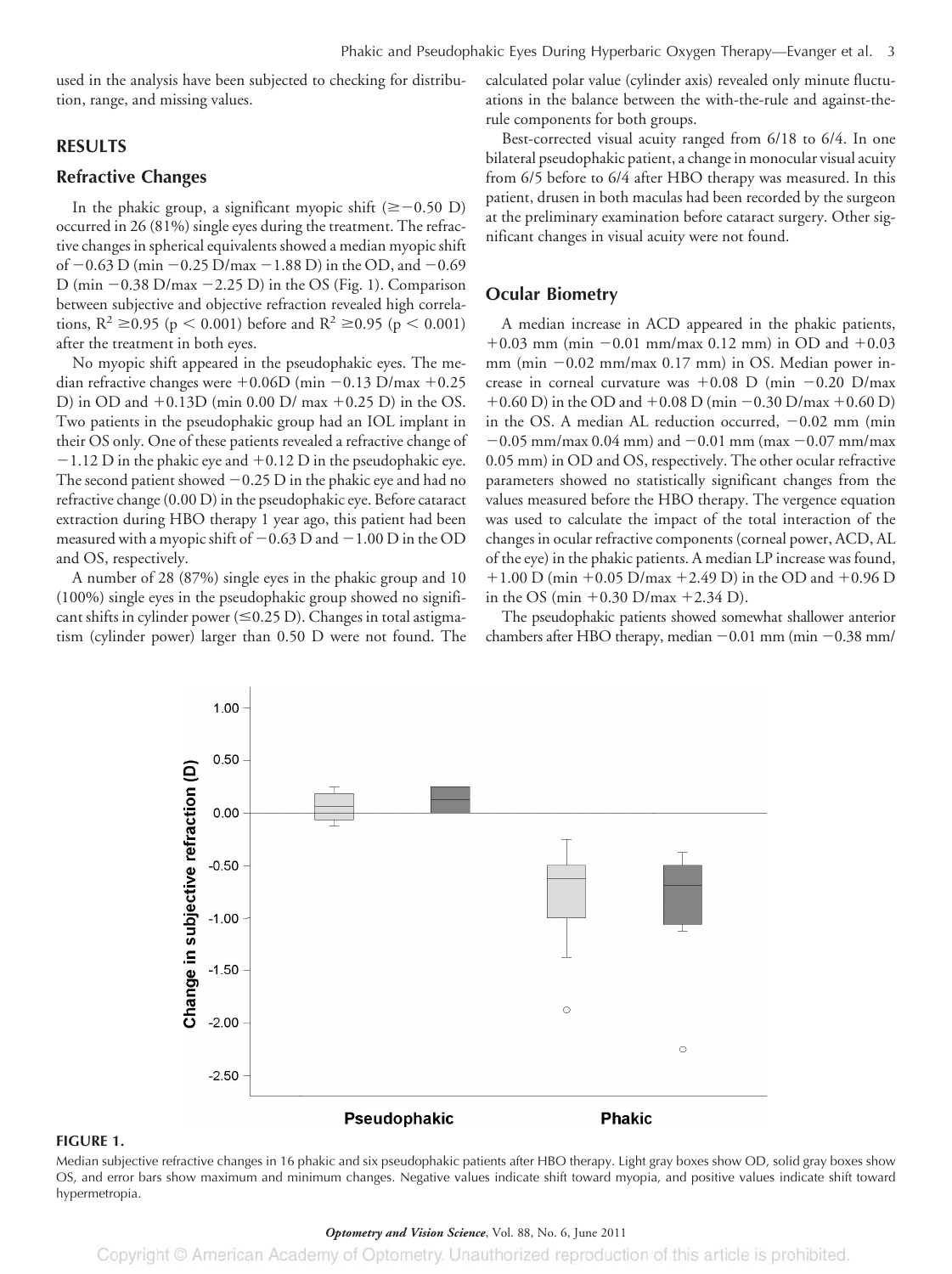4 Phakic and Pseudophakic Eyes During Hyperbaric Oxygen Therapy—Evanger et al.

## **TABLE 1.**

|                                     |                |           |          | Before HBO therapy (day 1) |          | After HBO therapy (day 19) |         |  |
|-------------------------------------|----------------|-----------|----------|----------------------------|----------|----------------------------|---------|--|
| Ocular biometric parameters         | n              | Eye       | Median   | Min/Max                    | Median   | Min/Max                    | $p^a$   |  |
| Subjective spherical equivalent (D) | 16             | OD        | $+0.13$  | $-3.00/+2.50$              | $-0.50$  | $-4.38/+1.50$              | < 0.001 |  |
|                                     | 16             | <b>OS</b> | $+0.00$  | $-4.38/+2.50$              | $-0.63$  | $-6.63/+1.50$              | < 0.001 |  |
| Objective spherical equivalent (D)  | 16             | OD        | $+0.31$  | $-3.25/+3.13$              | $-0.25$  | $-4.38/+2.13$              | < 0.001 |  |
|                                     | 16             | <b>OS</b> | $+0.13$  | $-4.25/+2.38$              | $-0.38$  | $-6.63/+1.50$              | < 0.001 |  |
| Keratometry (D)                     | 16             | OD        | 43.05    | 39.95/45.40                | 43.13    | 40.10/45.45                | n.s.    |  |
|                                     | 16             | <b>OS</b> | 43.03    | 40.00/45.50                | 43.18    | 40.15/45.90                | 0.022   |  |
| Corneal radius curvature (mm)       | 16             | OD        | 7.85     | 7.43/8.46                  | 7.83     | 7.42/8.43                  | n.s.    |  |
|                                     | 16             | <b>OS</b> | 7.83     | 7.42/8.44                  | 7.82     | 7.36/8.40                  | n.s.    |  |
| Corneal thickness (mm)              | 16             | OD        | 0.554    | 0.520/0.593                | 0.554    | 0.516/0.584                | n.s.    |  |
|                                     | 16             | <b>OS</b> | 0.552    | 0.523/0.580                | 0.560    | 0.509/0.581                | n.s.    |  |
| Corneal volume (mm <sup>3</sup> )   | 16             | OD        | 58.85    | 53.40/63.50                | 58.70    | 52.30/63.80                | n.s.    |  |
|                                     | 16             | <b>OS</b> | 59.60    | 54.40/62.50                | 59.30    | 54.00/62.80                | n.s.    |  |
| ACD (mm)                            | 16             | OD        | 3.35     | 2.77/3.96                  | 3.44     | 2.82/4.07                  | 0.004   |  |
|                                     | 16             | <b>OS</b> | 3.35     | 2.70/3.98                  | 3.43     | 2.77/4.15                  | 0.004   |  |
| $AL$ (mm)                           | 16             | <b>OD</b> | 24.02    | 21.63/25.51                | 24.00    | 21.62/25.50                | 0.022   |  |
|                                     | 16             | <b>OS</b> | 23.82    | 21.51/25.55                | 23.81    | 21.56/25.58                | n.s.    |  |
| Calculated total LP (D)             | 16             | <b>OD</b> | $+17.06$ | $+15.58/+19.66$            | $+17.94$ | $+16.38/+22.15$            | < 0.001 |  |
|                                     | 16             | <b>OS</b> | $+17.16$ | $+15.51/+20.84$            | $+18.05$ | $+16.29/+23.18$            | < 0.001 |  |
| IOP (mm Hg)                         | 16             | OD        | 14.67    | 11.33/21.33                | 15.00    | 10.00/20.33                | n.s.    |  |
|                                     | 16             | <b>OS</b> | 14.83    | 10.67/19.67                | 14.67    | 10.33/18.67                | n.s.    |  |
| Lens opacity                        | 16             | OD        | 15.83    | 11.33/27.00                | 16.17    | 12.00/27.00                | n.s.    |  |
|                                     | 16             | <b>OS</b> | 16.67    | 12.00/36.33                | 16.50    | 12.67/34.67                | n.s.    |  |
| Subjective spherical equivalent (D) | 4              | OD        | $-0.06$  | $-0.25/+0.13$              | $-0.06$  | $-0.38/+0.25$              | n.s.    |  |
|                                     | 6              | <b>OS</b> | $-0.06$  | $-0.50/+0.63$              | $+0.00$  | $-0.25/+0.63$              | n.s.    |  |
| Objective spherical equivalent (D)  | $\overline{4}$ | OD        | $-0.13$  | $-0.25/+0.13$              | $-0.13$  | $-0.38/+0.13$              | n.s.    |  |
|                                     | 6              | <b>OS</b> | $+0.06$  | $-0.50/+0.38$              | $+0.00$  | $-0.38/+0.38$              | n.s.    |  |
| Keratometry (D)                     | 4              | OD        | 44.23    | 43.75/45.45                | 44.43    | 43.55/45.60                | n.s.    |  |
|                                     | 6              | <b>OS</b> | 43.88    | 43.00/45.40                | 43.88    | 43.05/45.70                | n.s.    |  |
| Corneal radius curvature (mm)       | 4              | <b>OD</b> | 7.63     | 7.42/7.72                  | 7.60     | 7.40/7.75                  | n.s.    |  |
|                                     | 6              | <b>OS</b> | 7.69     | 7.44/7.84                  | 7.68     | 7.39/7.85                  | n.s.    |  |
| Corneal thickness (mm)              | 4              | <b>OD</b> | 0.574    | 0.509/0.618                | 0.574    | 0.516/0.613                | n.s.    |  |
|                                     | 6              | <b>OS</b> | 0.566    | 0.509/0.611                | 0.569    | 0.521/0.615                | n.s.    |  |
| Corneal volume (mm <sup>3</sup> )   | 4              | <b>OD</b> | 60.35    | 55.50/65.80                | 59.85    | 56.00/66.70                | n.s.    |  |
|                                     | 6              | <b>OS</b> | 62.00    | 54.80/65.60                | 60.70    | 54.00/66.70                | n.s.    |  |
| ACD (mm)                            | 4              | <b>OD</b> | 5.44     | 4.46/5.86                  | 5.25     | 4.44/5.87                  | n.s.    |  |
|                                     | 6              | <b>OS</b> | 5.47     | 4.67/5.83                  | 5.39     | 4.68/5.82                  | n.s.    |  |
| AL (mm)                             | 4              | <b>OD</b> | 22.92    | 22.49/23.60                | 22.91    | 22.47/23.62                | n.s.    |  |
|                                     | 6              | <b>OS</b> | 23.19    | 22.48/24.55                | 23.20    | 22.48/24.56                | n.s.    |  |
| IOP (mm Hg)                         | 4              | <b>OD</b> | 12.00    | 11.67/13.33                | 11.67    | 9.67/14.33                 | n.s.    |  |
|                                     | 6              | <b>OS</b> | 12.00    | 10.00/13.00                | 11.67    | 11.33/13.33                | n.s.    |  |
| Lens opacity                        | 4              | <b>OD</b> | 7.67     | 7.00/8.00                  | 7.50     | 6.67/8.33                  | n.s.    |  |
|                                     | 6              | <b>OS</b> | 9.00     | 7.00/21.00                 | 8.50     | 7.00/22.00                 | n.s.    |  |

Ocular biometric parameters in 16 phakic (upper panel) and six pseudophakic (lower panel) patients during HBO therapy

a Wilcoxon signed-rank test.

Min, minimum; max, maximum; n.s., not significant.

## *Optometry and Vision Science*, Vol. 88, No. 6, June 2011

Copyright © American Academy of Optometry. Unauthorized reproduction of this article is prohibited.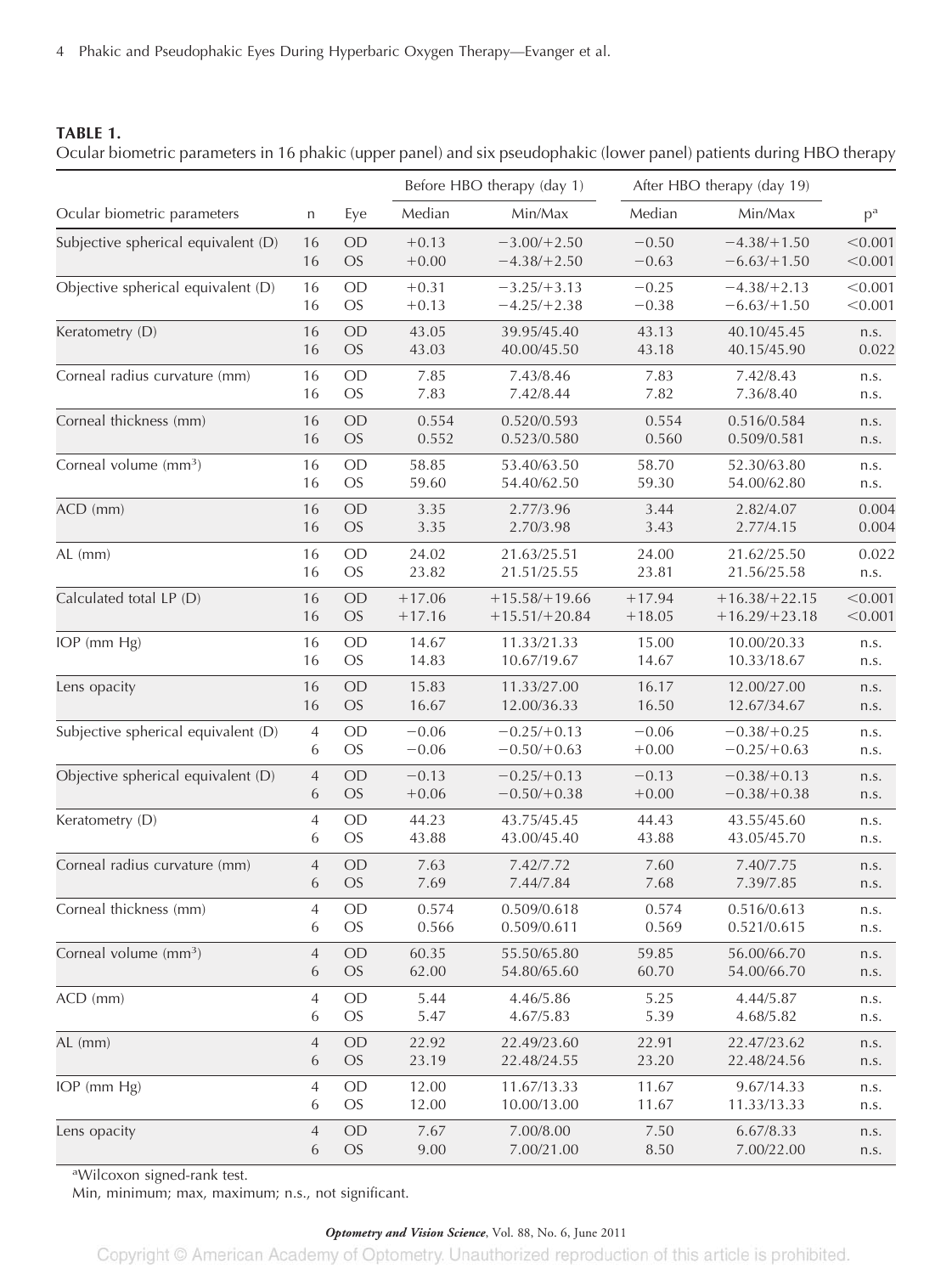| TABLE 2.                                                                       |  |  |  |  |  |
|--------------------------------------------------------------------------------|--|--|--|--|--|
| Blood biochemical variables in 16 phakic patients before and after HBO therapy |  |  |  |  |  |

|                                                                 |    |        | Before HBO therapy<br>$\frac{day}{1}$ | After HBO therapy<br>$\frac{day}{19}$ |             |       |
|-----------------------------------------------------------------|----|--------|---------------------------------------|---------------------------------------|-------------|-------|
| Blood biochemical variables                                     | n  | Median | Min/Max                               | Median                                | Min/Max     | $p^a$ |
| B-hemoglobin $(g \cdot L^{-1})$                                 | 16 | 149.0  | 120.0/169.0                           | 140.0                                 | 107.0/164.0 | 0.021 |
| S-natrium (mmol $\cdot$ L <sup>-1</sup> )                       | 16 | 142.0  | 136.0/146.0                           | 141.0                                 | 138.0/144.0 | n.S.  |
| S-kalium (mmol $\cdot$ L <sup>-1</sup> )                        | 15 | 4.2    | 3.6/5.1                               | 4.2                                   | 3.6/4.7     | n.s.  |
| S-chloride (mmol $\cdot$ L <sup>-1</sup> )                      | 16 | 104.5  | 97.0/108.0                            | 104.5                                 | 102.0/109.0 | n.S.  |
| S-calcium (mmol $\cdot$ L <sup>-1</sup> )                       | 16 | 2.40   | 2.31/2.53                             | 2.38                                  | 2.21/2.53   | n.s.  |
| S-phosphate (mmol $\cdot$ L <sup>-1</sup> )                     | 16 | 1.06   | 0.69/2.00                             | 1.13                                  | 0.78/1.37   | n.S.  |
| S-creatinine (mmol $\cdot$ L <sup>-1</sup> )                    | 16 | 78.5   | 60.0/99.0                             | 77.5                                  | 54.0/104.0  | n.S.  |
| S-albumine $(g \cdot L^{-1})$                                   | 16 | 45.0   | 38.0/49.0                             | 43.5                                  | 37.0/46.0   | 0.039 |
| S-proteine $(g \cdot L^{-1})$                                   | 14 | 71.5   | 57.0/88.0                             | 70.0                                  | 58.0/73.0   | n.s.  |
| Hb-HbA1 $c$ $\frac{\%}{\%}$                                     | 16 | 5.7    | 5.2/6.3                               | 5.6                                   | 5.3/6.2     | n.s.  |
| S-glucose (mmol $\cdot$ L <sup>-1</sup> ), entering the chamber | 16 | 6.2    | 4.6/8.4                               | 6.1                                   | 5.1/10.1    | n.s.  |
| S-glucose (mmol $\cdot$ L <sup>-1</sup> ), leaving the chamber  | 16 | 5.9    | 4.8/7.2                               | 5.7                                   | 4.9/7.9     | n.s.  |

a Wilcoxon signed-rank test.

Min, minimum; max, maximum; n.s., not significant; B, blood; S, serum; Hb, haemoglobin.

max 0.01 mm) in OD and  $-0.01$  mm (min  $-0.19$  mm/ max 0.00 mm) in OS, but no statistically significant changes were found in the pseudophakic eyes. There was no change in lens opacity measurements or IOP in neither of the two groups (Table 1).

#### **Blood Samples**

The biochemical variables measured in the phakic subjects were all within the normal reference intervals before and after the HBO therapy (Table 2). There were no changes in serum glucose or HbAc1 and no changes in serum electrolytes. Statistically significant differences in serum albumin were measured, but the median change was only 3% ( $p = 0.039$ ). There was a reduction in the concentration of hemoglobin of 6% ( $p = 0.021$ ).

## **DISCUSSION**

Temporary refractive changes toward increased myopia or reduced hypermetropia are frequently reported as a potential ocular side effect in patients after prolonged periods of daily HBO therapy.<sup>2-8</sup> The most significant finding in this study is the lack of refractive changes in the pesudophakic eyes, which compared to the well-known myopic shift in the phakic eyes, strongly indicates that the refractive changes take place in the crystalline lens. All the phakic eyes were measured with refractive changes toward myopia (range,  $-0.25$  to  $-2.25$  D) after HBO therapy. A significant myopic shift  $(\geq 0.50 \text{ D})$  occurred in 26 (81%) single phakic eyes, which correspond well with the observation of HBO-treated patients given oxygen by hood in the multiplace chamber.8 There was no evidence that the myopic shift was related to age, gender, myopic, or hypermetropic refractive error of the eyes before the treatment.

The four most influential ocular biometric parameters to produce a myopic shift are increased corneal refractive power, shorter ACD, longer AL of the eye, or increased crystalline LP. Measuring techniques with high precision were used to detect reliable changes. The Pentacam device collects true curvature data of the entire transparent cornea including the central area. Taking 50

three-dimensional image slices with the same center point, the normal attentive fixation saccadic eye movements do not affect the precision of the result. The IOLMaster measures the AL with a non-contact technique, avoiding the risk of corneal indentation and providing more reproducible results compared with those obtained with ultrasound (A-scan).<sup>15</sup>

There were no significant differences in corneal thickness and volume, and no increase in corneal refractive power large enough to explain the refractive changes. The anterior chamber appeared to be somewhat deeper after the therapy and the AL of the eye tended toward being shorter. The latter changes affect the refraction in the hypermetropic rather than the myopic direction. Sufficient changes in ocular refractive parameters were not measured to verify the amount of refractive changes in phakic patients. Second, the inclusions of pseudophakic eyes, which show no significant refractive changes, strongly indicate that the origin of the myopic shift has to be found in the crystalline lens. HBO exposure may cause changes in the lens, which further lead to an increase in the lens refractive index and a subsequent myopic shift.

With ages between 47 and 77 years, the phakic patients were all presbyopic and required a reading prescription for near-work. The amount of the additional reading power has been shown to stay stable during HBO therapy for presbyopic patients.<sup>10</sup> Probably little or no accommodative power would be left in these patients to cause any pseudomyopia. Despite this, the standard endpoint of highest plus or least minus accepted for the best-corrected visual acuity at distance was performed to avoid an accommodative tonus bias.

Undiagnosed diabetics may complain of transient changes in vision. Presumably, this may be caused by shifts in crystalline lens hydration related to osmotic changes associated with variations in blood glucose levels.<sup>11,12</sup> There was no indication of any changes in glucose metabolism or serum osmolarity in the phakic patients. The reduction in hemoglobin concentration has been demonstrated in other studies as well and has been attributed to a reduction in erythropoietin concentration because of the high partial pressure of oxygen.<sup>23</sup>